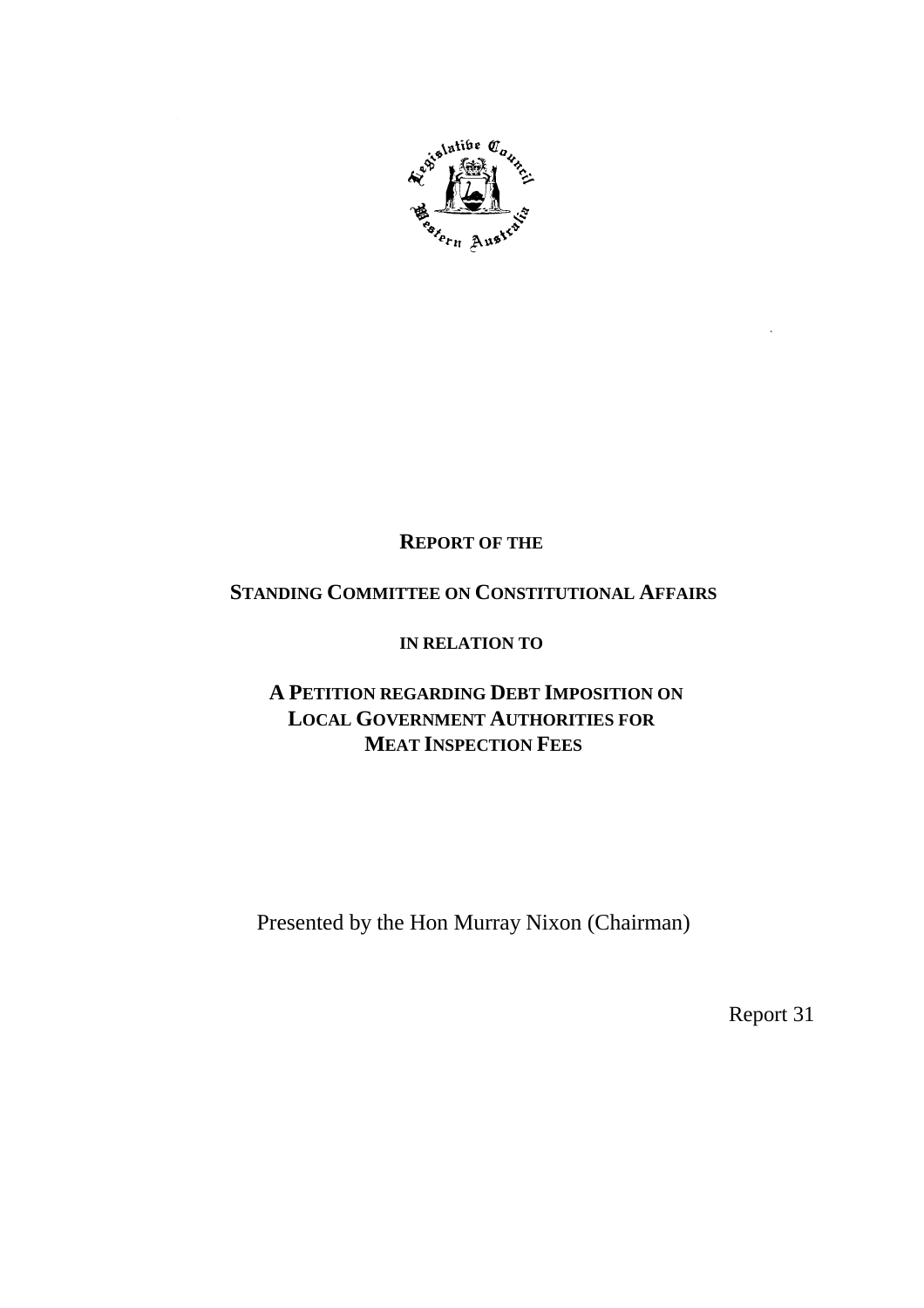# **STANDING COMMITTEE ON CONSTITUTIONAL AFFAIRS AND STATUTES REVISION**

## **Date first appointed:**

## 21 December 1989

## **Terms of Reference:**

- 1. The functions of the committee are to inquire into and report on:
	- (a) the constitutional law, customs and usages of Western Australia;
	- (b) the constitutional or legal relationships between Western Australia and the Commonwealth, the States and Territories,

and any related matter or issue;

- (c) a bill to which SO 230 (c) applies but subject to SO 230 (d);
- (d) any petition.
- 2. A petition stands referred after presentation. The committee may refer a petition to another standing committee where the subject matter of the petition is within the terms of reference of that standing committee. A standing committee to which a petition is referred shall report to the House as it thinks fit.

### **Members as at the date of this report:**

Hon M D Nixon MLC (Chairman) Hon Ray Halligan MLC Hon Tom Helm MLC

### **Staff as at the date of this report:**

Ms Penny Griffiths, Advisory/Research Officer Mr Chris Richards, Acting Advisory/Research Officer (October 1997) Ms Kelly Campbell, Committee Clerk

### **Address:**

Parliament House, Perth WA 6000, Telephone (08) 9222 7222

### **ISBN 0 7309 8898 8**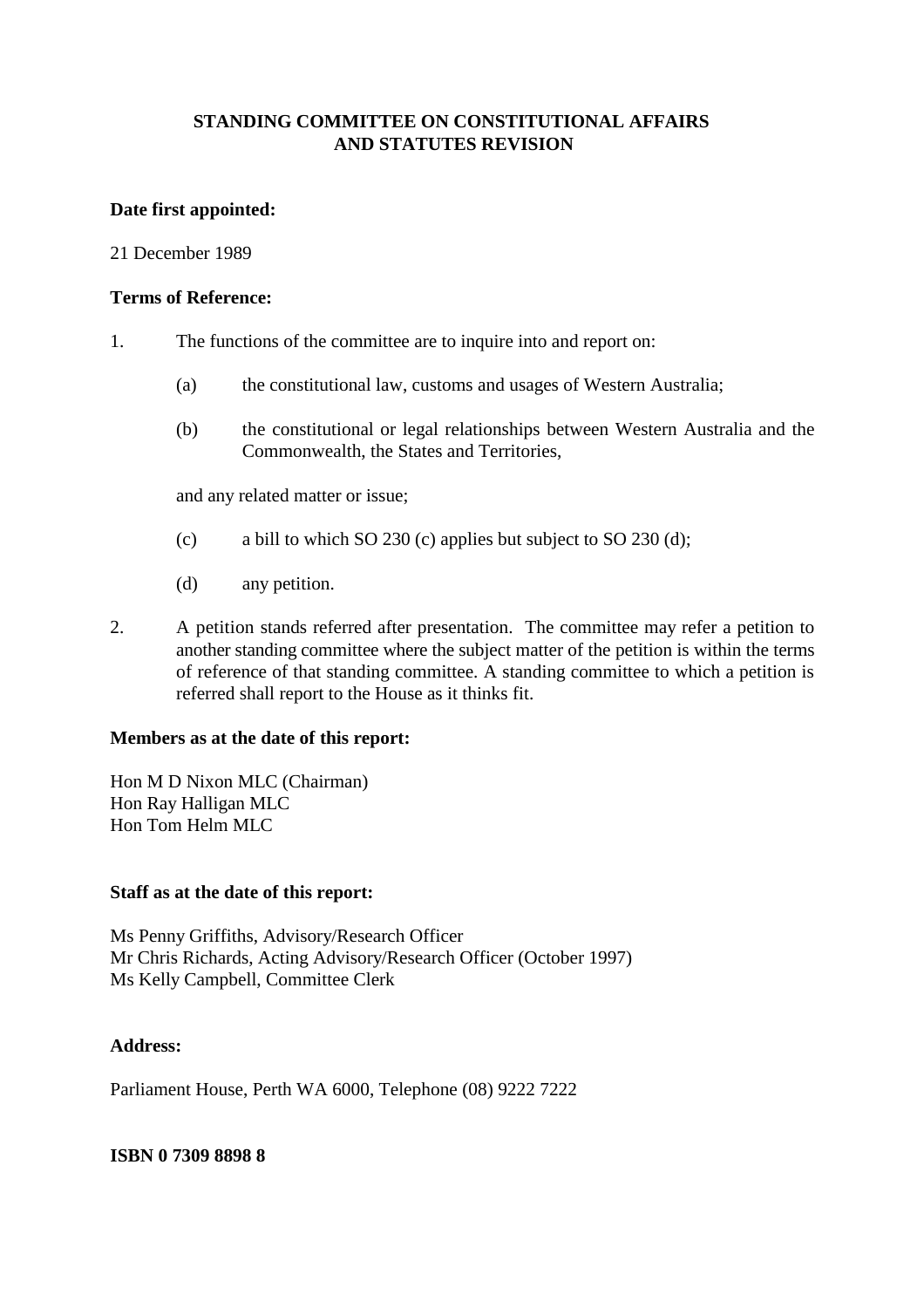# **CONTENTS**

| 1.               | 1.1<br>1.2<br>1.3                                                              |
|------------------|--------------------------------------------------------------------------------|
| 2.               |                                                                                |
| $\overline{3}$ . |                                                                                |
| $\overline{4}$ . |                                                                                |
| 5.               |                                                                                |
| 6.               | The effect of amendments to section 246F of the Health Act on local government |
| 7.               |                                                                                |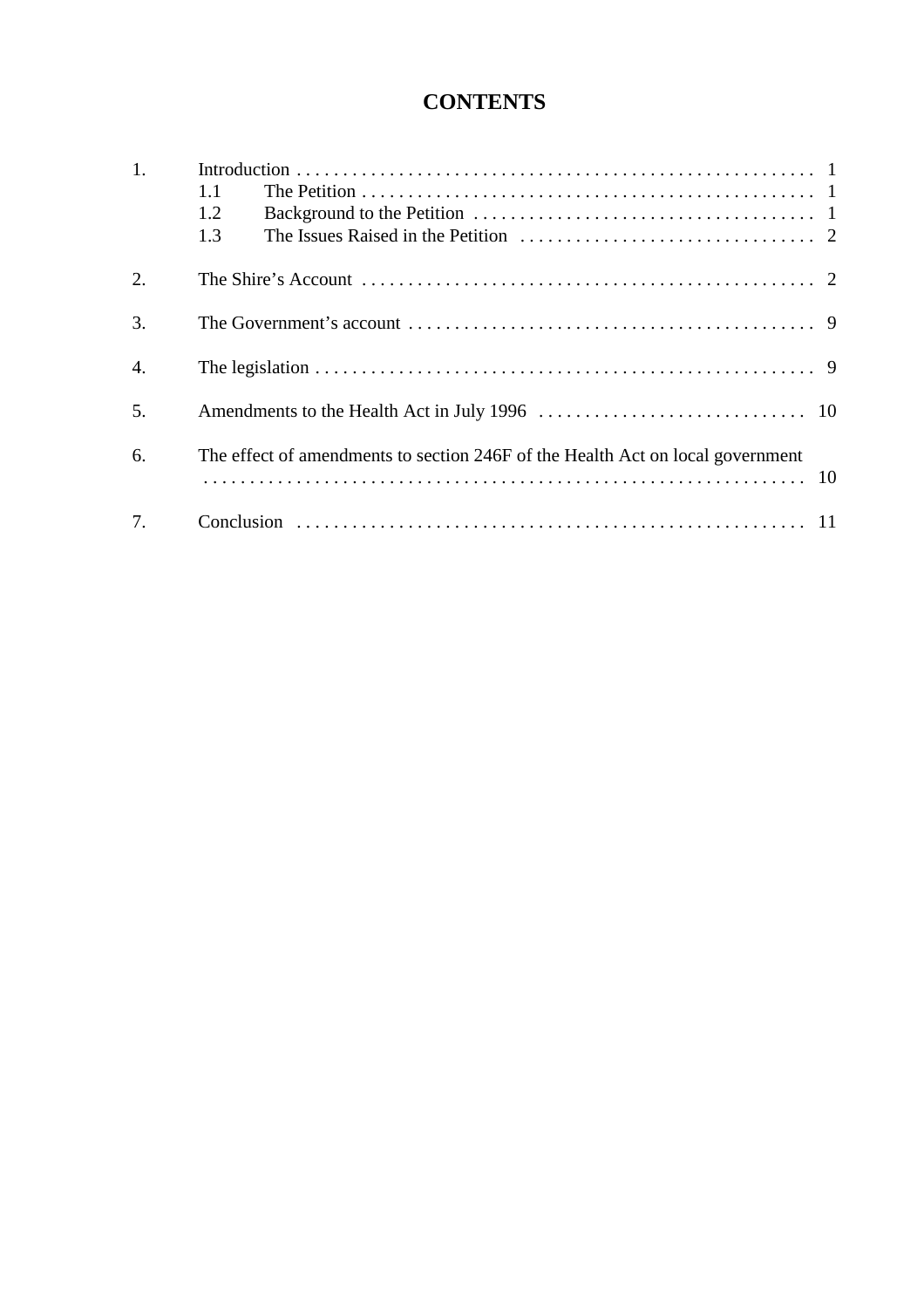# **1. Introduction**

# **1.1 The Petition**

1.1.1 On 11 June 1997, Hon Bruce Donaldson MLC presented a petition from 118 citizens and ratepayers of Western Australia in the following terms -

*"We the undersigned citizens of Western Australia call upon the Government of Western Australia to recognise the will of the people of the State who oppose -*

- *a. The decision of the Government to not recognise the financial plight of local governments in respect to meat inspection services supplied to failed abattoir operations under the Health Act 1911 prior to its amendment on 22 July 1996.*
- *b. The failure of the Government to recognise that such financial losses sustained by local governments prior to 22 July 1996 are directly attributable to the flawed legislation contained within the Health Act 1911.*
- *c. The decision of Government to not compensate local governments which have been adversely affected by the flawed legislation particularly where all legal process for recovery of expenses has been exhausted."*
- 1.1.2 On 9 September 1998, Hon Bruce Donaldson MLC retabled a petition again requesting that the Legislative Council call upon the Government of Western Australia to reverse the decision to not compensate financially disadvantaged local governments.

# **1.2 Background to the Petition**

- 1.2.1 In 1973, the Kojonup Abattoir Pty Ltd (the "Company") was established for the purpose of trading as an abattoir within the Kojonup Shire boundaries. As authorised by the *Health Act 1911* (the "*Health Act*"), the Shire of Kojonup (the "Shire") provided meat inspection services to the Company in return for a fee.
- 1.2.2 In May 1996, the Company was placed into liquidation and the Shire was advised that the Company's liabilities far outweighed its remaining assets and that there would be no funds remaining for payment of unsecured creditors. Accordingly, the Shire, as an unsecured creditor, was advised that they would not receive any funds in satisfaction of the debt for meat inspection fees.
- 1.2.3 Prior to the amendments of July 1996, the *Health Act* did not provide for the taking of any form of security for the debts incurred in relation to the provision of meat inspection services. However, the Shire maintained that, as the local authority, they still had an obligation to provide inspection services for the Company while it continued to operate as an abattoir in their jurisdiction. In these circumstances, the Shire claims that they are entitled to compensation from the State Government for the financial loss suffered due to their obligations under the *Health Act*.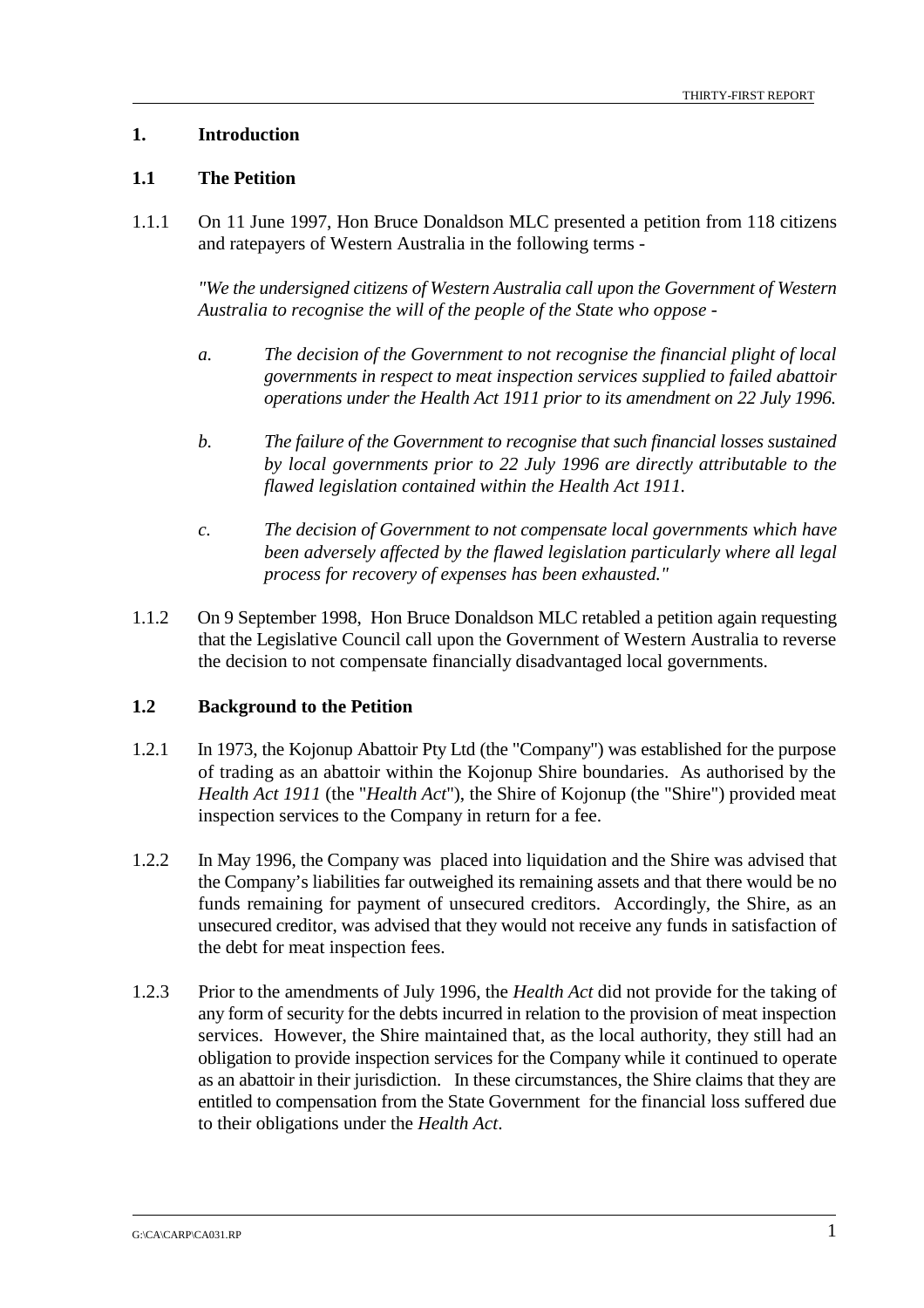# **1.3 The Issues Raised in the Petition**

- 1.3.1 The petition raises the following issues
	- a. the operation of the *Health Act* before and after the amendment of section 246F in July 1996;
	- b. the effect of the *Health Act* on local authorities with regard to the provision of meat inspection services;
	- c. whether the Shire acted reasonably in the management of the debt; and
	- d. whether the *Health Act,* prior to amendment, directly caused the Shire to suffer a financial loss.

# **2. The Shire's Account**

- 2.1 During the course of the inquiry, the Shire provided the Committee with a copy of the debtor's ledger relating to the outstanding meat inspection service fees owed by the Company. Between 1990 and 1994, the outstanding fees for meat inspections appeared to vary from approximately \$11 377 to \$35 689 as at 30 June each year. The approximate amounts outstanding were -
	- & 30 June 1990 \$12 586
	- & 30 June 1991 \$11 377
	- & 30 June 1992 \$29 163
	- & 30 June 1993 \$27 593
	- & 30 June 1994 \$35 689
- 2.2 In the light of the above, the Committee requested the Shire to outline what action was taken to manage the outstanding fees for the period between 1990 and 1994. The Shire's response was that, prior to 1994, the debt owed by the Company was considered manageable with payments being received on a regular basis. Accordingly, the Shire did not actively pursue the debt until early 1994.
- 2.3 The debtor's ledger indicates a degree of variation in the standard monthly meat inspection fees invoiced by the Shire to the Company. In relation to the financial years between 1989/1990 and 1993/1994, the average monthly meat inspection fees were -
	- $\cdot$  1989/1990 \$4068
	- $\cdot$  1990/1991 \$5363
	- $\cdot$  1991/1992 \$5384
	- $\cdot$  1992/1993 \$6311
	- & 1993/1994 \$ 6101
- 2.4 The debtor's ledger also indicates that for the period July 1989 to February 1994, the Shire was receiving regular payments from the Company in relation to the outstanding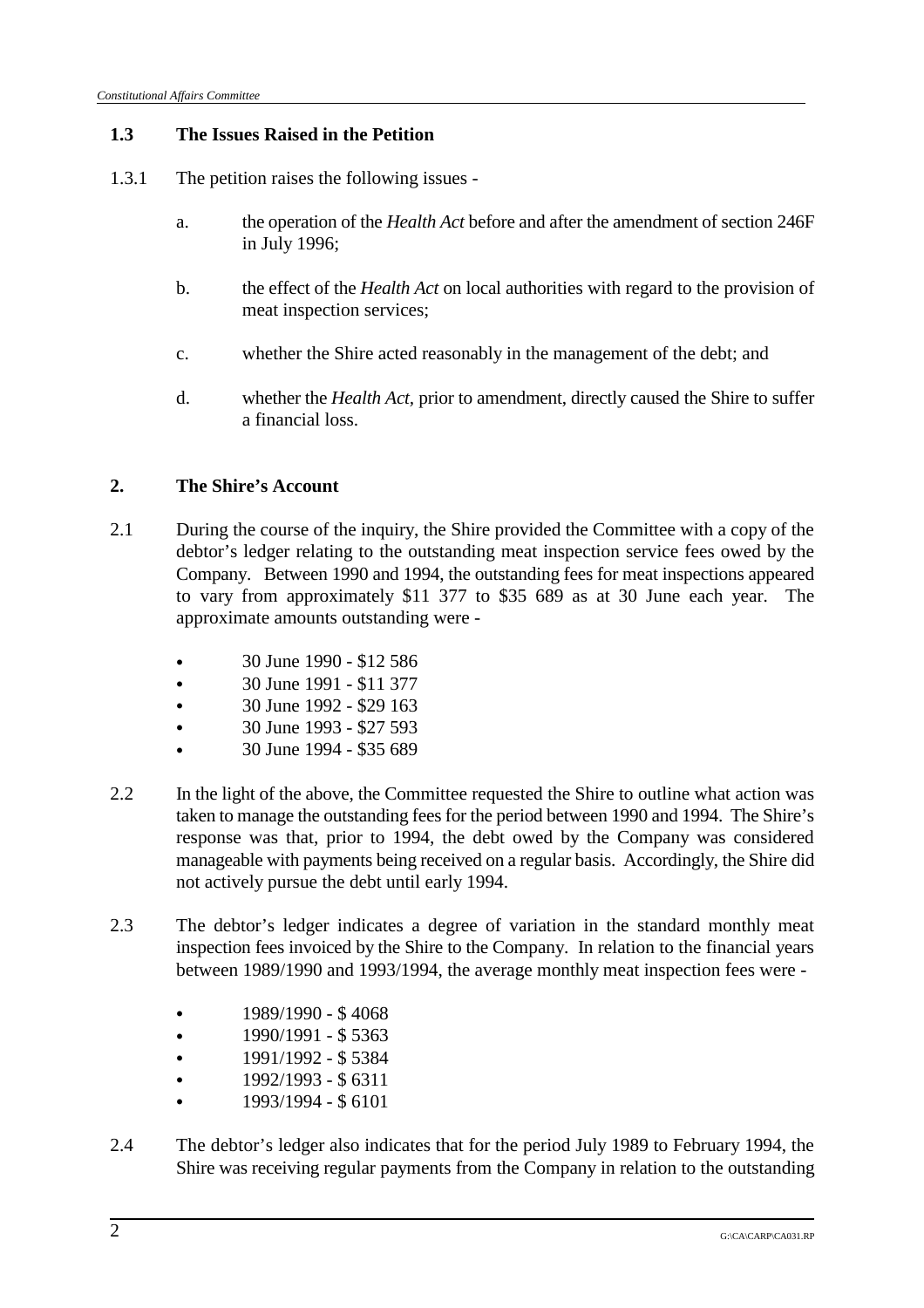meat inspection service fees. In particular, the ledger indicates that it was not until about March 1994 that it appeared that regular payments were not being made by the Company to the Shire for the outstanding fees.

- 2.5 In March 1994, a Shire Finance Committee (the "Finance Committee") meeting was held at which it was resolved that the Company be called upon to pay off their outstanding account over a three (3) month period and that the matter be reviewed by the Assistant Shire Clerk.
- 2.6 On 16 March 1994, the Shire sent a letter to the Company advising that their account for meat inspection services was \$20 161.27 in arrears in relation to the period from September 1993 to February 1994 inclusive.
- 2.7 On 19 April 1994, the Shire Finance Committee again met and noted that the Company's installments for meat inspection services for April had not been paid. A Shire meeting was later held on 26 April 1994 and it was resolved that the Clerk should seek legal advice on the options available to recover the debt owing by the Company.
- 2.8 On 5 May 1994, the Shire sent a letter to Wilson and Rogers Barristers and Solicitors ("Wilson and Rogers Solicitors") explaining that the Company had been late in meeting its payments over the last six to twelve months to the point where the outstanding balance was currently at \$20 000. The Shire sought legal advice as to the options to recover the debt.
- 2.9 On 6 May 1994, Wilson and Roger Solicitors sent a letter to the Shire advising of the avenues which could be taken to recover the debt such as
	- legal mortgage;
	- equitable mortgage; or
	- debenture over the undertakings of the Company.

In the event that the Company failed to provide security, Wilson and Rogers Solicitors advised the Shire that they should then institute legal proceedings by summons or writ.

- 2.10 At a Finance Committee meeting on 17 May 1994, it was noted that legal opinion had been received by the Shire concerning the options available to recover the debt. In the light of the opinion, the Shire resolved that a special meeting of the Finance Committee be held at 11.00 am on 23 May 1994 and suggested an invitation be extended to the management of the Company to discuss the matter of the outstanding meat inspection fees.
- 2.11 At the meeting, the Finance Committee was also advised that the Company owed the Shire \$31 428.62 minus the operating surplus of \$6 473.86 which equated to \$24 954.75 as at 31 May 1994. The Committee noted that the State Cabinet had approved drafting of amendments to the *Health Act* to enable Councils to require the provision of a bond or bank guarantee from abattoir operators and to allow a Shire to withdraw meat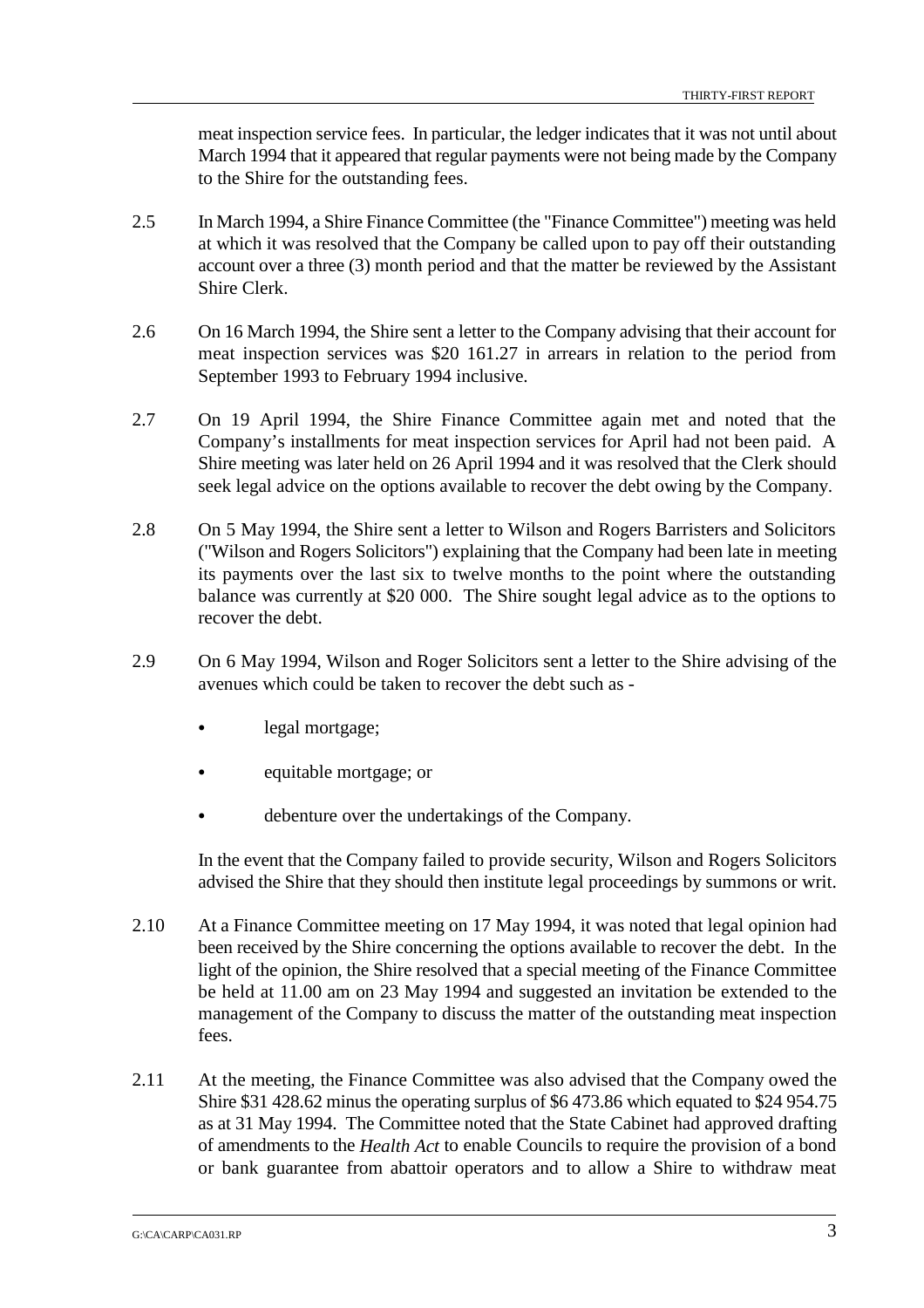inspection services where abattoir operators failed to comply with the issued work schedules or to pay for meat inspection services.

- 2.12 On 23 May 1994, a special meeting of the Finance Committee was held at which it was decided that the Shire President and Shire Clerk should have discussions with the Company to ascertain if they would agree to the Shire holding a security for the outstanding monies owed.
- 2.13 On 27 May 1994, the Shire President and Shire Clerk met with the management of the Company who assured them that the account would be paid in full. The Company also agreed to supply a letter from the directors confirming their assurances and commitment to keep the Shire informed of the situation in regard to the possible sale of the Company.
- 2.14 On 1 July 1994, the Shire sent a letter to the Company requesting that they provide a formal director's guarantee in relation to payment of the outstanding debt. The letter stated that the guarantee must be received by the Shire no later than 4.00pm on 14 July 1994. It was also stated that the Shire was extremely disappointed that repeated requests for such a guarantee had not been honoured and that the negotiated agreement for monthly installments of \$8 000 had not been satisfied.
- 2.15 On 1 August 1994, the Shire organised for a credit check to be conducted on the directors of the Company. On 5 August 1994, the Shire sent a letter to the Company advising of an agreement on the following conditions
	- i) a nominal interest rate of 5% be applied to the frozen overdue accounts reducing balance commencing as from 1 July 1994. If monthly commitments are maintained, and the total amount is paid off by 30 June 1995, a \$5 000 contribution towards the costs incurred in the retrenchment of one (1) meat inspector would be made; or
	- ii) the Company grant the Shire a mortgage over the abattoir property to secure \$25 000; or
	- iii) the Company be offered a choice of accepting clause (ii), however, if it defaults in its monthly payments, then it agree to immediately grant a mortgage over the abattoir property.
- 2.16 On 23 August 1994, the Shire sent a letter to the Company requesting written confirmation of their intentions in regard to the counter offer and mortgage. On 5 September, the Shire then sent a letter to Minter Ellison Northmore Hale Barristers and Solicitors ("Minter Ellison Solicitors") concerning the outstanding debt owed by the Company. In particular, the Shire advised that the Company had rejected a number of offers in relation to guarantees and mortgages to secure the debt. The Shire also specifically sought a legal opinion as to whether the Shire and/or staff could be held liable for the debt.
- 2.17 On 23 September 1994, Minter Ellison Solicitors sent an opinion to the Shire advising that they were unable to exclude the possibility that the Shire would be held liable for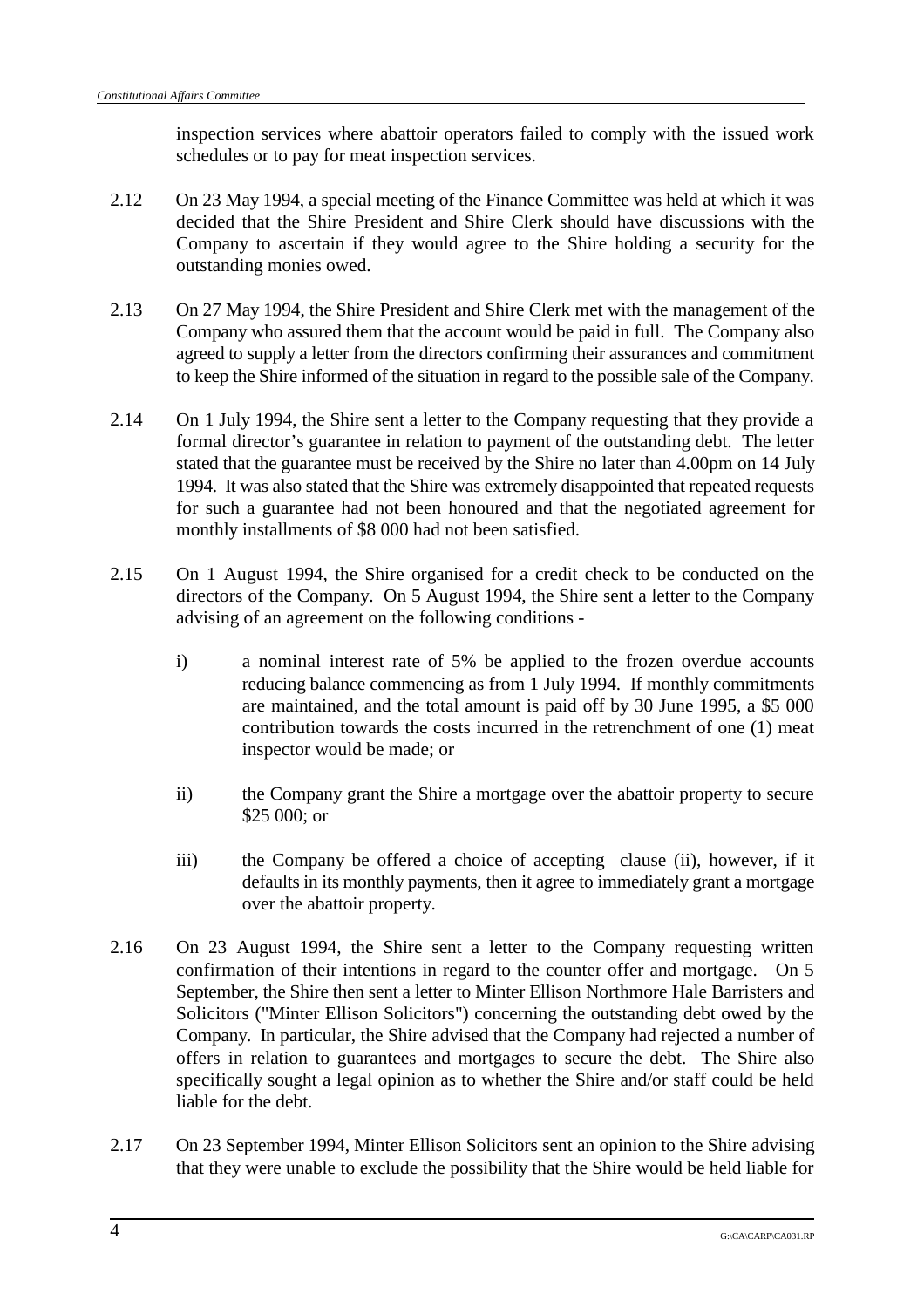negligence in relation to recovery of the outstanding debt owed by the Company. The opinion stated, inter alia, that the Shire was **not at liberty to simply terminate its inspection service** and it is, therefore, **likely that there will always be an outstanding** debt to the Shire given the continuing nature of the service. It was advised that, in order to avoid any suggestion or allegation of financial mismanagement, the Shire ought to adopt a firm strategy for the management of the debt. To date, the opinion considered that the Shire's actions had been "most reasonable".

- 2.18 The opinion advised that the management of the debt should involve, at some point, the issuing of legal proceedings. However, it was pointed out that the issuing of a writ may have some commercial consequences for the Company but in itself may not necessarily cause the Company to cease operations. The obtaining of a final judgement may take some years and, during that period of time, the proprietors of the Company may have resolved their financial problems.
- 2.19 It was also advised that the Shire should attempt to ascertain the reason for the lack of regular payments by the Company. If the reason is bona fide, then it would be quite proper for the Shire not to commence legal proceedings. In other words, if such steps would result in the closure of the business, and the flow on effect to the local economy would have greater ramifications, then it is appropriate for the Shire to take that into account in making its final decision. On the other hand, if the reasons for the nonpayment of the fees fall into the other general category, namely the mismanagement of the business, then commercially, it would be unwise to allow that situation to compound itself.
- 2.20 On 3 March 1995, the Shire sent a letter to the Company requesting a meeting to discuss three (3) possible alternatives to satisfy the necessary "duty of responsibility" the Shire had to its ratepayers. The alternatives were -
	- & to obtain security from the management in the form of a mortgage;
	- & to obtain personal cheques from the directors to bring the debt back on track to the agreed debt reduction; or
	- & if no agreement between the parties is reached, to proceed with the legal options as outlined by Wilson and Rogers Solicitors in May/June 1994 and Minter Ellison Solicitors in September 1994.
- 2.21 On 10 March 1995, the Shire held a Special Meeting at which the President sought an explanation from the Company concerning the delay in making the agreed monthly payments to reduce the outstanding debt. Mr Harrison, on behalf of the Company, advised that he disagreed with what had been paid according to the Shire's accounting records. However, it was agreed that the Company should examine their own financial records to ensure that they reconciled with the Shire's records in terms of the cash receipts.
- 2.22 Mr Harrison advised that he had a cheque to pay for the December 1994 account and would endeavour to pay the October and November 1994 invoices as cash flow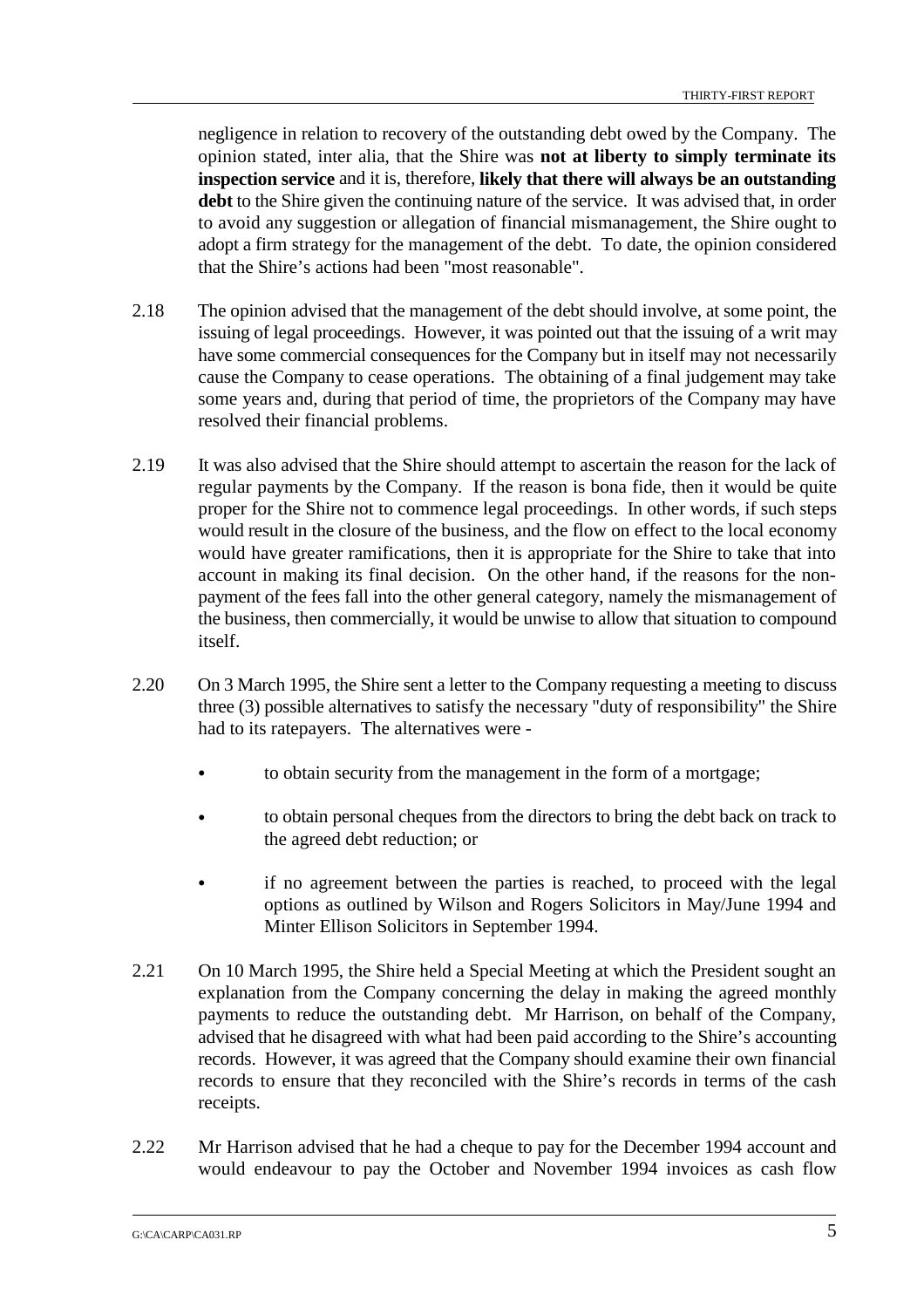permitted, but not into one or two payments. It was agreed that if the estimated debt (at 31 January 1995) of \$14 815 was paid off by 30 June 1995, the Shire would be satisfied. The Shire outlined a proposal for the Company to repay the October and November 1994 invoices (\$11 337) by five equal instalments on top of the remaining five monthly accounts to 30 June 1995, to which the Company agreed. The matter of seeking a form of guarantee was also discussed by way of bank guarantees or director's guarantees. The Company advised that they would not be prepared to sign any such guarantee.

- 2.23 On 24 March 1995, the Shire sent a letter to the Company enclosing the invoice for February's meat inspection fees and acknowledged the December account remittance. On that same date, an agreement between the Shire and the Company was executed in which it was agreed that the Company would pay the Shire five (5) equal payments of \$2,267.54 in addition to the normal January through to May 1995 accounts. The additional payments would be in recognition of the outstanding October and November 1994 accounts amounting to \$11, 337.70.
- 2.24 On 3 April 1995, the Shire sent a letter to the Company stating that a monthly meeting would be held between the Shire and the Company to monitor the outstanding debt. On 7 April and 5 May 1995, the monthly meetings were held with discussion about the status of the debt.
- 2.25 On 2 June 1995, a monthly meeting was held between the Shire and the Company. On 30 August 1995, the Shire sent a letter to the Company stating that they were disappointed that the agreement to pay the debt had not been maintained and that the last cash payment was received on 30 May 1995. Accordingly, the Shire said they would be executing a Local Court summons for the amount of \$18,387.08 unless payment was received within 7 days.
- 2.26 On 8 September 1995, the Shire sent a letter to Wilson and Rogers Solicitors requesting preparation of a summons for service by the local bailiff on the Company for the sum of \$18, 387.08 being unpaid invoices from May 1994 to April 1995 inclusive and the 1994/95 Offensive Trade license fee. On 22 September 1995, the Shire received a letter from Wilson and Rogers advising that other summonses had been issued against the Company (one in excess of \$50, 000) for debt recovery which had reached the stage of entry of judgement and most creditors had also issued warrants of execution.
- 2.27 Wilson and Rogers further advised that none of the warrants of execution or writs fi fa had directly resulted in any payment to creditors. The reason for the non payment was that all of the assets of the Company were encumbered and none of the creditors had been prepared to apply for liquidation. The Company also advised Wilson and Rogers Solicitors that they were prepared to start repaying the outstanding fees by regular monthly payments and should have the debt repaid within 12 months. As a result of the conflict of interest and unlikeliness that a summons would result in any payment, Wilson and Rogers Solicitors advised against issuing a summons.
- 2.28 On 13 November 1995, the Shire sent a letter to the Minister for Health explaining that the Company was experiencing some difficulty in payment of fees for the meat inspection services provided by the Shire. In this regard, the Shire sought information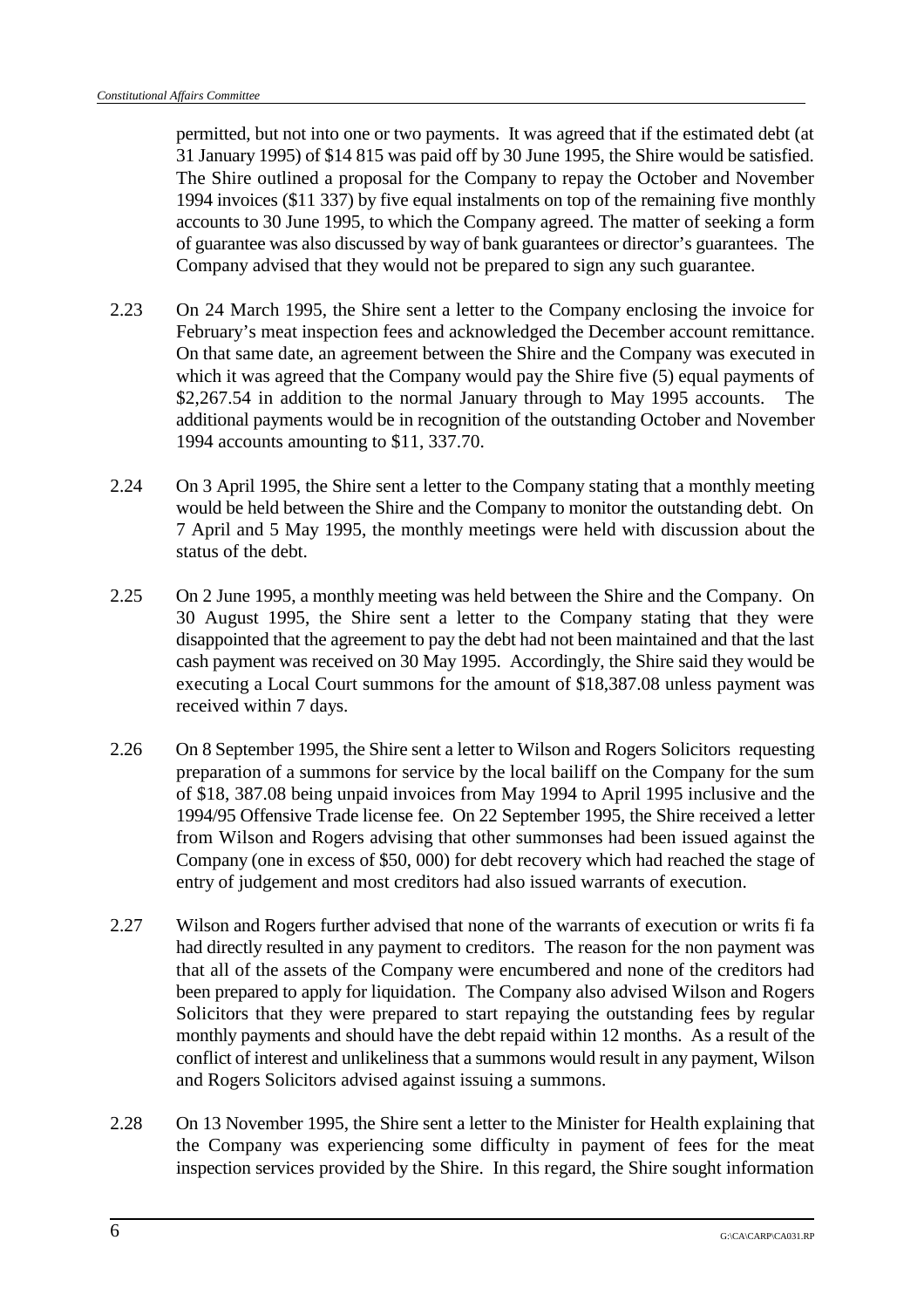as to what safeguards existed for local authorities in the event that an abattoir owner decided to cease trading or was forced into liquidation because of such a financial situation. If there were no such safeguards, the Shire enquired as to the intentions of the Government to rectify the legislation to protect local authorities who are legally obliged to provide the service.

- 2.29 On 13 November 1995, the Shire also sent a letter to Wilson and Rogers Solicitors advising that they had resolved to monitor the Company's monthly repayments. On 18 December 1995, the Shire received further **legal advice from Minter Ellison Solicitors advising that it was unlikely that the Shire could obtain an injunction to prevent the Company from trading so as to prevent it from incurring further debts** to the Shire for non-payment of meat inspection service fees. Accordingly, the advice recommended
	- recovery of the debt under the Corporations Law or personal recovery of the debt from the directors of the Company; or
	- recovery of the debt by commencement of District Court proceedings.
- 2.30 In response to the letter of 13 November 1995, the Shire received a letter from the Minister for Health, Hon Graham Kierath MLA, on 5 December 1995 concerning the provision of meat inspection services. The Minister advised that the Shire's concerns regarding the recovery of bad debts had been addressed in the current *Health Act Amendment Bill*. The Minister explained that the amendments would enable local government to hold a bond or bank guarantee from abattoir operators against bad debts and withdraw meat inspection services for non-payment of inspection fees.
- 2.31 On 16 January 1996, the Shire received a letter from Minter Ellison Solicitors enclosing a copy of the Creditor's Statutory Demand for Payment of Debt and a supporting affidavit. On 27 February 1996, the Company was served with a letter of demand for payment in accordance with the Creditor's Statutory Demand. The letter stated that Council required the guarantee to be a director's guarantee which was to be drafted by the Shire's solicitors. The letter also advised that the Shire had resolved to grant a sum of \$5,000 as its contribution towards the R Wheat retrenchment, the redundant meat inspector.
- 2.32 On 17 January 1996, the Shire sent a letter to the Minister for Health, Hon Kevin Prince MLA, stating that the problems with outstanding meat inspection service fees had been discussed with his predecessor, Hon Graham Kierath MLA. The Shire again explained the invidious position in which they had been placed as a result of the *Health Act* and sought advice regarding the proposed amendments. The Shire also requested the Minister to attend its next Council Meeting to discuss, inter alia, government assistance to local governments who had been financially disadvantaged by the *Health Act.*
- 2.33 On 16 February 1996, the Shire received a response from the Minister for Health stating that he regretted that he was unable to attend the Council meeting on 22 January 1996. The Minister indicated that he appreciated the Shire's position and reaffirmed that a Bill would be introduced into Parliament at the earliest opportunity during the 1996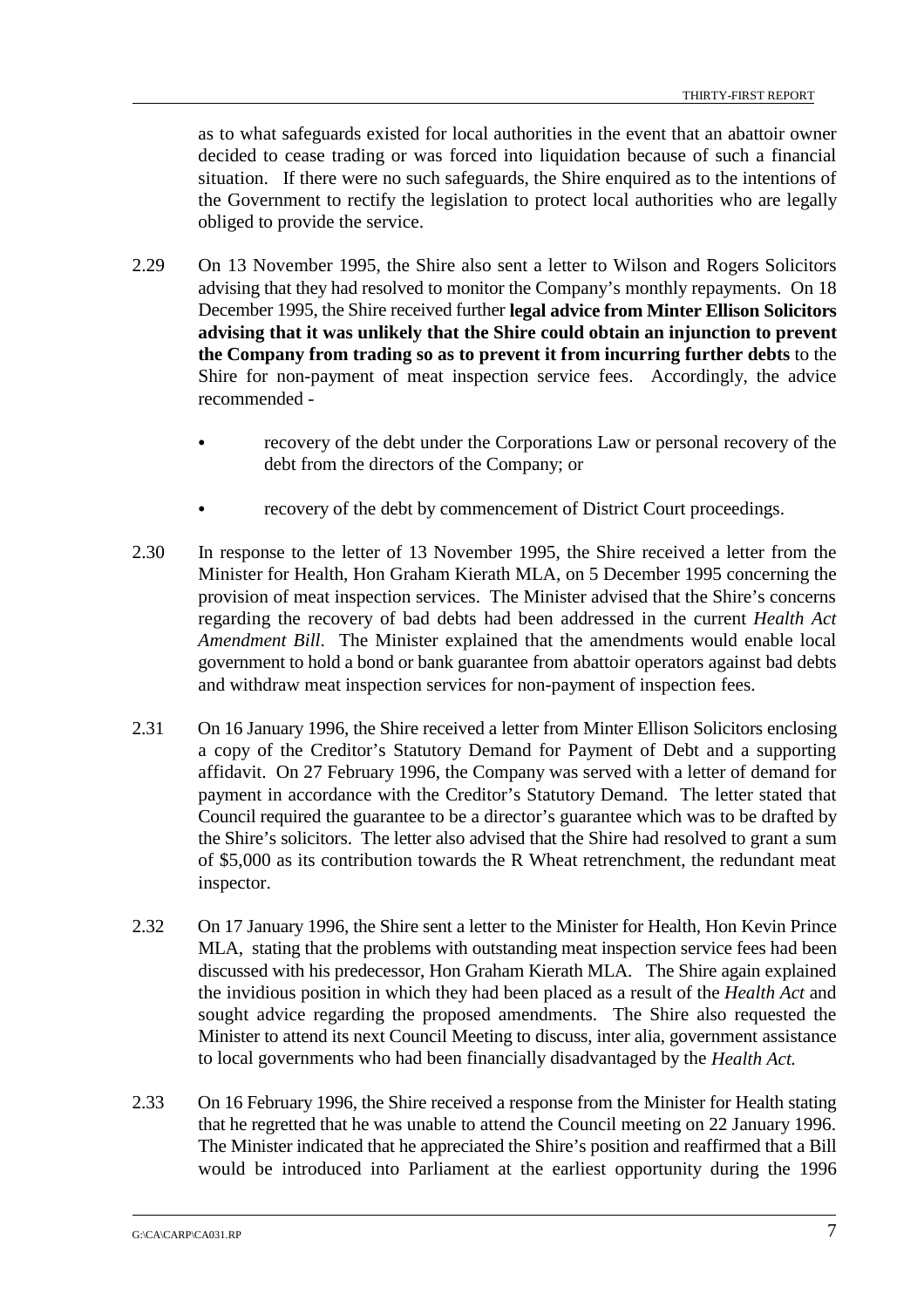Parliamentary Session to address the issues in question. In regard to compensation, the Minister said that the State was unable to offer any assistance and suggested that the Shire pursue recovery of the outstanding monies through the Court system.

- 2.34 On 29 April 1996, the Minister for Health, Hon Kevin Prince MLA, sent a letter to Hon Bill Stretch MLA advising that he intended to introduce a Bill into Parliament at the earliest available opportunity during the 1997 Parliamentary Session to deal with the issue of meat inspection services by local government. However, the Minister repeated that the State was not in a position to offer financial assistance to the Shire.
- 2.35 On 8 May 1996, the Shire received a letter from Judge Constable Chartered Accountants advising that Kevin Judge was appointed the Official Liquidator of the Company on 1 May 1996.
- 2.36 On 25 June 1996, the Shire sent a letter to the Office of the Premier stating that the Company had gone into receivership with debts far outweighing assets and an amount of \$52 527.00 owing to the Shire. The Shire complained that it had made repeated protestations to the Government concerning the flawed *Health Act* which had been met from the State with "bland statements that the legislation would be amended".
- 2.37 The Shire believed that there was a lack of "haste by the Health Department to react to a situation that was well known to them and to local government which have been operating abattoirs" which was bordering on negligence. Accordingly, the Shire requested that the Government give consideration to compensating local governments which had suffered financial loss through no fault of their own and due directly to the flawed *Health Act.*
- 2.38 On 28 October 1996, the Shire received a response from the Office of the Premier stating that the amendments to the *Health Act* had been passed by Parliament on 22 July 1996. The Premier commented that the amendments **"should prevent losses incurring in the future but not those which had been incurred in the past"**. In these circumstances, the Premier said that the Government was not in a position to compensate the Shire for the losses incurred for unpaid meat inspection services and recommended that the appropriate legal action be pursued.
- 2.39 On 25 November 1996, the Shire sent a letter to the Health Inspector, Mr R Couch, advising that the Company had ceased operations and that the Shire no longer required his services.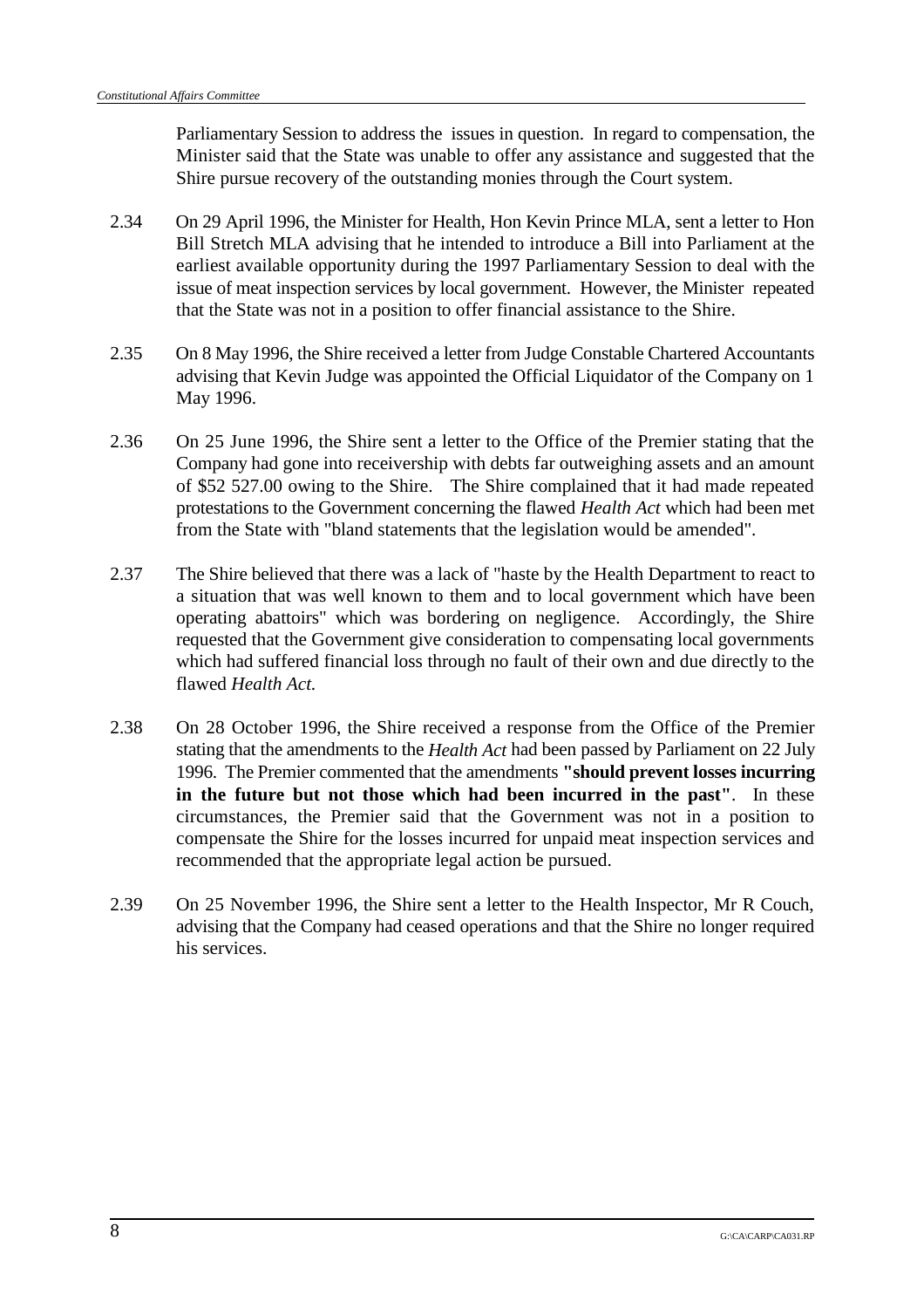# **3. The Government's account**

- 3.1 As outlined above, the Shire was advised by both the Minister for Health and the Office of the Premier that the Government was not prepared to compensate them for the losses allegedly caused by the flawed legislation. The Government's position was that local governments should not be compensated for their losses for the following reasons
	- i) local authorities are often required to provide services for the benefit of the local community without a fee being charged. This is particularly the case where public health is concerned;
	- ii) the activities of the local government necessarily extend beyond user pays functions for which reason they have an authority to tax;
	- iii) the Shire's apparent reluctance to pursue legal avenues to recover the outstanding fees. Such discretionary actions do not place an obligation on the State for compensation; and
	- iv) if the Government were to compensate the Shire, it could act as a precedent for local governments to attempt to transfer the cost of many legitimate responsibilities onto the State Government.
- 3.2 In these circumstances, the State Government recommended to the Shire that they have recourse to the Courts to recover the outstanding debt owed by the Company.

**NOTE:** *The Shire has informed the Committee that approximately 90% of the meat processed by the Company was consumed by persons outside the Shire's jurisdiction. In this regard, the Shire disagrees with the Government's comment at 3.1 (i) that the meat inspection service provided to the Company was solely for the benefit of the local community.*

### **4. The legislation**

- 4.1 The scheme of the health-related legislation regarding meat inspection incorporates the *Health Act 1911*, the *Health (Meat Inspection, Branding and Processing) Regulations 1950* and the *Health Legislation Administration Act 1984*.
- 4.2 Under this system, every animal slaughtered for food, and every carcass or portion thereof imported for food, shall be subject to inspection by an inspector (Article 1A of the *Meat Inspection Regulations 1950*).
- 4.3 The inspector may either be an officer of the Health Department or, pursuant to section 27 of the *Health Act*, a local government authority may be required to undertake this function at the direction of the Executive Director, Public Health. In this case, the Shire was directed to undertake the function.
- 4.4 Under section 246F of the *Health Act*, fees must be paid in respect of all inspections carried out for the purposes of the meat inspection regulations. These fees must be paid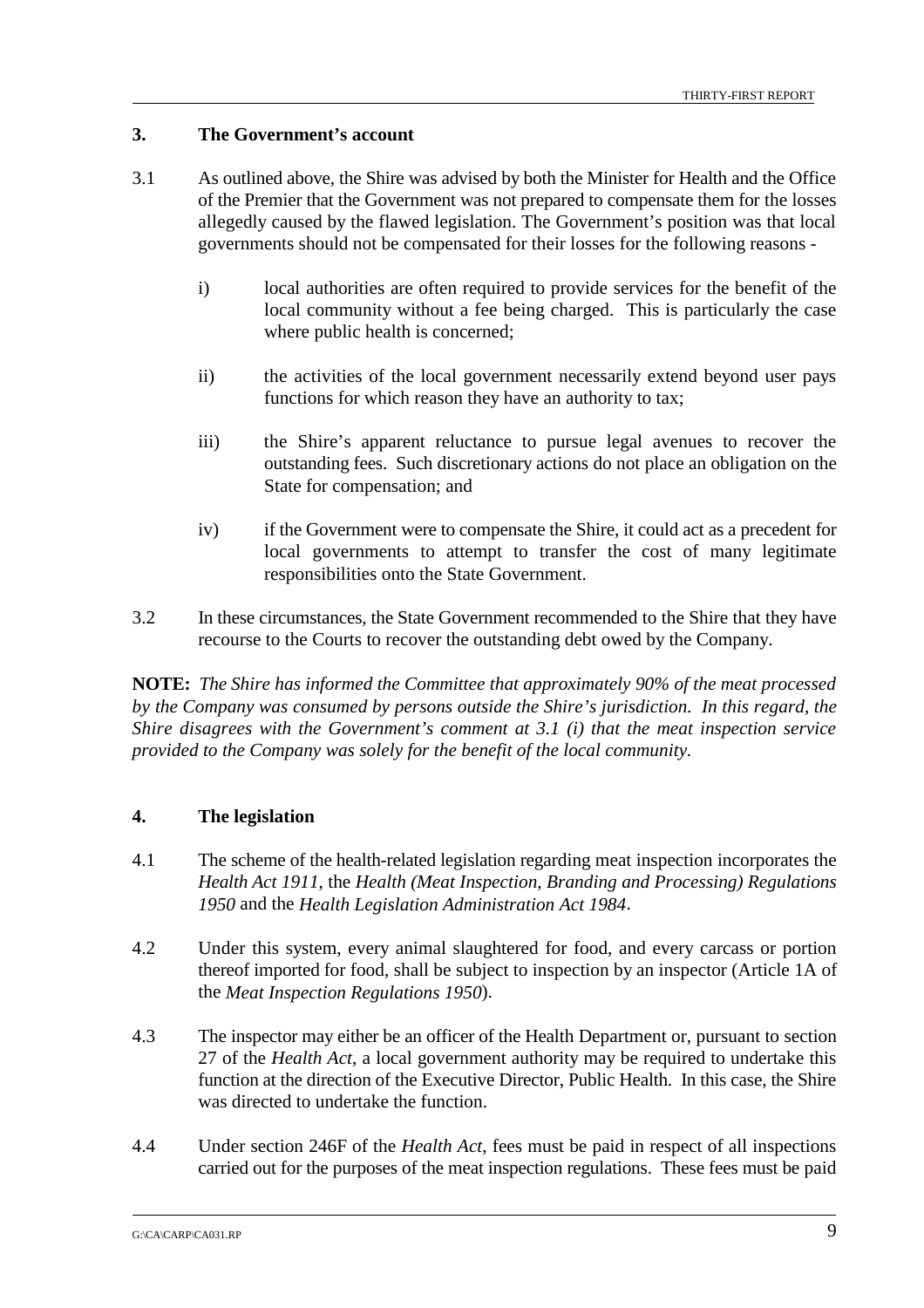either to the Executive Director, Public Health, or to the local authority, whichever was responsible for the inspection.

#### **5. Amendments to the Health Act in July 1996**

- 5.1 On 22 July 1996, section 246F of the *Health Act* was amended by insertion of the following sub-sections -
	- **246FA(1) and (2)** which provides the local authority with the power to require financial security of any form to cover the payment of fees for meat inspections;
	- & **246FA(3)** provides that where the local authority requires security in the form of a contract of insurance, the local authority may require that it be a joint insured or a beneficiary;
	- & **246FA(4)** provides that a person who has provided financial security may apply to the local authority at any time to have the security discharged;.
	- **246FA(5)** provides that if fees are not paid within thirty (30) days notice requiring payment, then the local authority may exercise any financial security provided to recover the outstanding amount;
	- 246FA(6) provides that the provision of security does not affect any other means of recovering fees that are owed under the meat inspection regulations;
	- 246FB(1) provides that the local authority may refuse to inspect meat for a person until
		- a) any fees owed under meat inspection regulations are paid;
		- b) a lawful direction given to that person under the Act is complied with; or
		- c) financial security requested of the person under s 246FA has been provided; and
	- & **246FB(2)** provides that seven days notice should be given before the local authority refuses to inspect meat.

### **6. The effect of amendments to section 246F of the Health Act on local government**

6.1 As mentioned above, prior to July 1996, the *Health Act* did not provide for the taking of any form of security for the debts incurred with regard to meat inspections. However, section 246F has since been amended and now allows local authorities to protect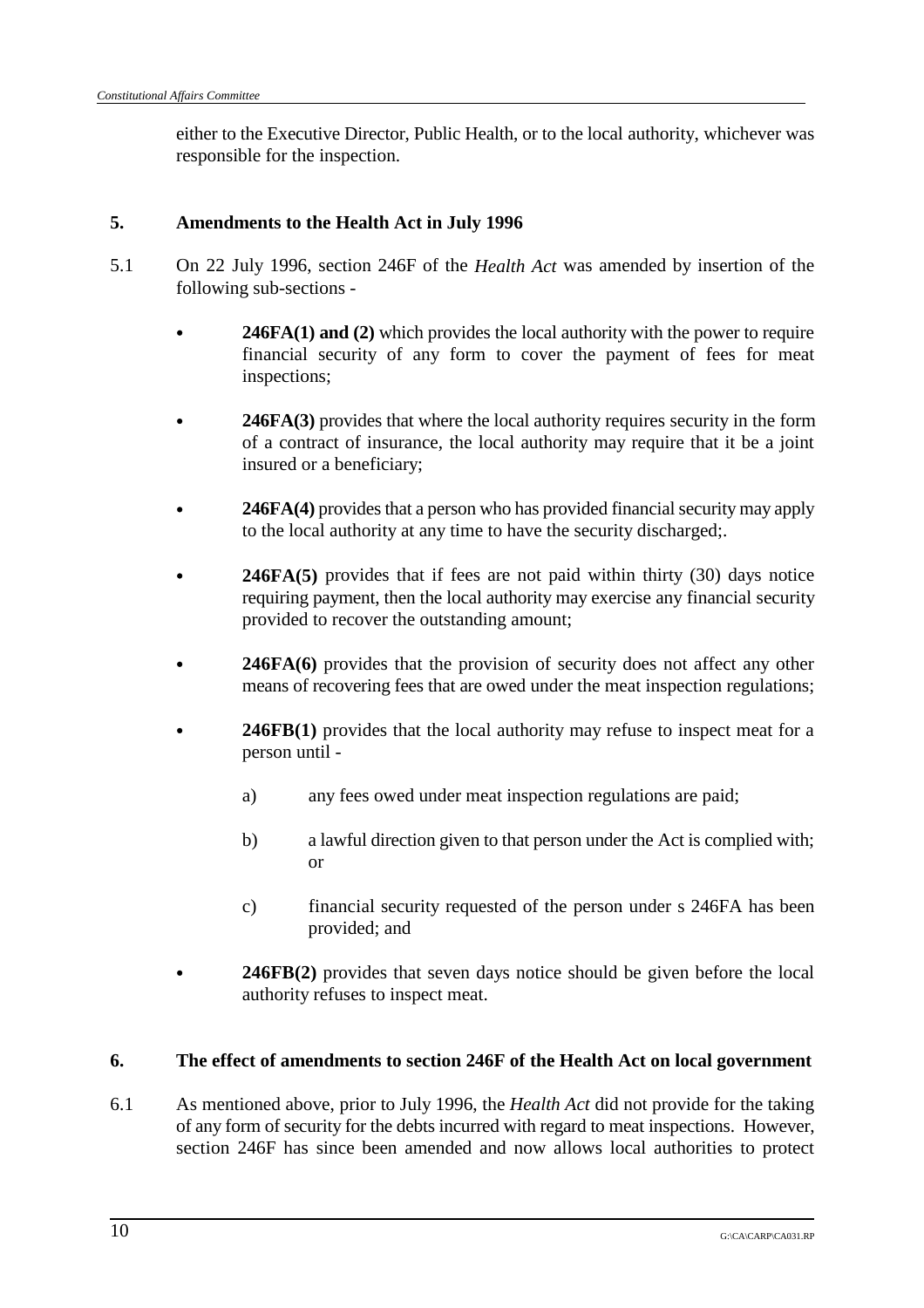themselves against such debts by taking security, such as guarantees, contracts of insurance or priority charges.

- 6.2 The effects of the amendments to sections 246FA and 246FB of the *Health Act* are as follows -
	- & local authorities are now entitled to require financial security in relation to the payment of fees. It should be noted that this amendment does not necessarily ensure payment but will provide the local authority with the status of a secured creditor in the event of liquidation or receivership; and
	- local authorities are also entitled to withdraw those services if the fees are not paid or financial security is not provided. The importance of this amendment is that, under Article 1 of the *Health Regulations*, every animal slaughtered for food, and every carcass or portion thereof imported for food, must be inspected by an inspector. This means that, theoretically, a local authority could close down the business operations of an abattoir that does not pay its fees or refuses to enter into financial security arrangements.
- 6.3 It is therefore clear that these amendments to the *Health Act* **do not** change the obligations of local governments to perform meat inspections. The amendments simply ensure that these services will not be provided without the corresponding payment of fees. However, it is still open to local authorities to continue providing inspection services without fees being paid. In other words, the amendments provide a mechanism by which security may be obtained but do not ensure that local authorities receive payment for inspection services.

# **7. Conclusion**

- 7.1 As outlined, the outstanding fees owed to the Shire by the Company for the period 1990 to 1994 varied between approximately \$11 377 to \$35 689 as at 30 June each year. The specific amounts owed to the Shire by the Company as at 30 June were -
	- & 30 June 1990 \$12 586
	- & 30 June 1991 \$11 377
	- & 30 June 1992 \$29 163
	- & 30 June 1993 \$27 593
	- & 30 June 1994 \$35 689
- 7.2 The debtors ledger indicated that there was a degree of variation in the amount of the monthly meat inspection fees owed by the Company to the Shire. However, the average monthly fees for the financial years 1989/90 to 1993/94 were -
	- & 1989/1990 \$ 4068
	- & 1990/1991 \$ 5363
	- & 1991/1992 \$ 5384
	- & 1992/1993 \$ 6311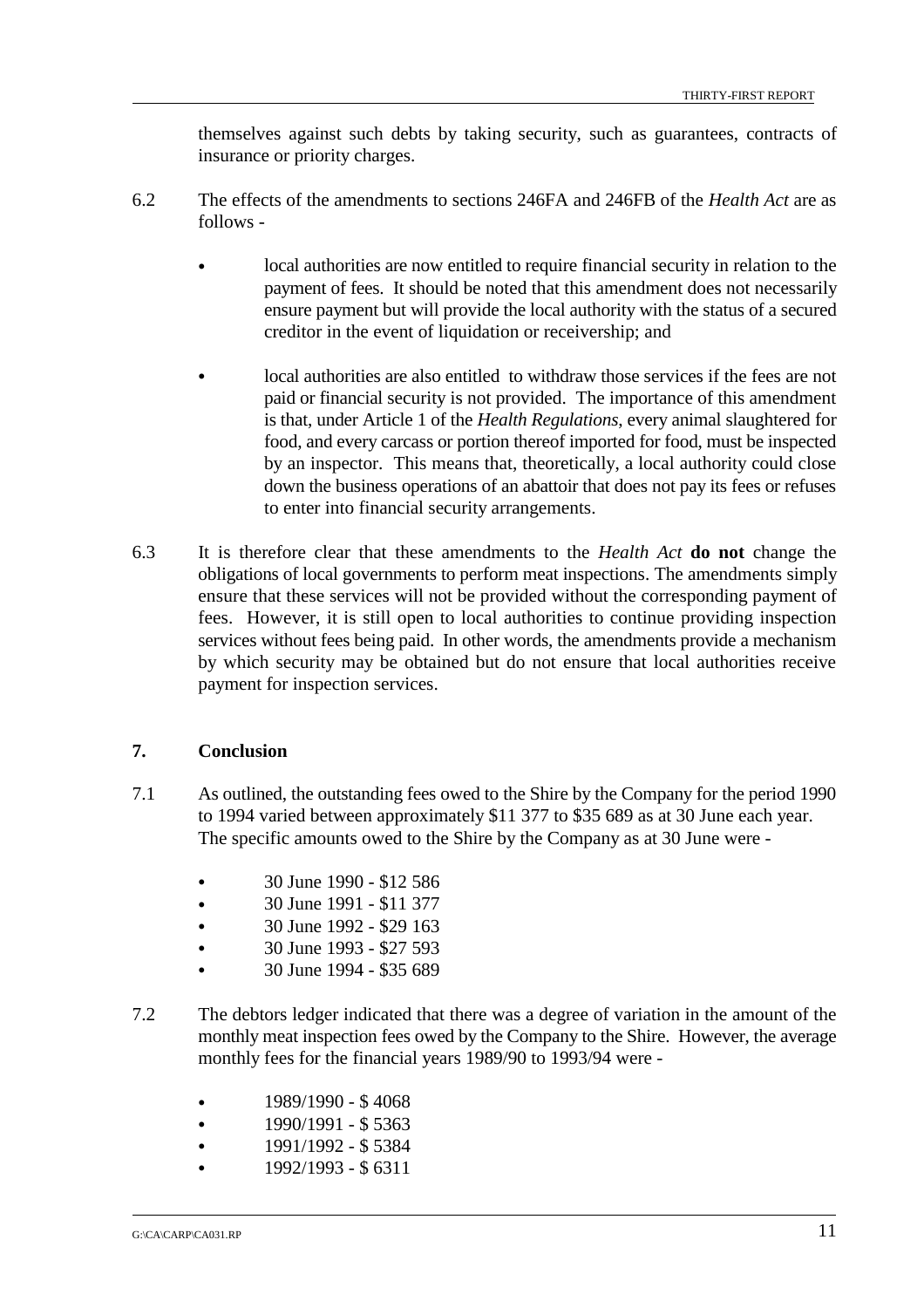- $\bullet$  1993/1994 \$ 6101
- 7.3 The Committee understands that 30 to 90 days is considered as a normal trading period. In this regard, the Committee notes that the debt (as averaged) owed by the Company to the Shire was in arrears to the approximate number of trading days of -
	- & 1989/1990 90 days
	- $\bullet$  1990/1991 60 days
	- & 1991/1992 160 days
	- & 1992/1993 130 days
	- & 1993/1994 170 days
- 7.4 The Committee is satisfied that for the 1989/1990 and 1990/1991 financial years, the outstanding fees owed by the Company to the Shire did not exceed the accepted practice in business of a 30 to 90 day trading period. In this regard, the Committee considers that it was not incumbent on the Shire to pursue any action for recovery of the outstanding fees during that period.
- 7.5 In relation to the 1991/1992, 1992/1993 and 1993/1994 financial years, the Committee notes that the trading period for the debt varied between approximately 130 and 170 days. In this regard, the Committee notes that such trading exceeds the preferred 30 to 90 day period. However, the Committee accepts the Shire's comments that they did not take any action to recover the outstanding debt until March 1994 as regular payments were being made by the Company to the Shire up until that time.
- 7.6 In these circumstances, the Committee considers that it was neither unreasonable nor improper for the Shire to decline commencing legal action against the Company until March 1994. It was at that time that the Shire expressed concern about the debt and threatened to commence legal action to protect and recover the amount owing. The debt was continually raised at the Shire and Finance Committee meetings along with the possibility of taking legal action and obtaining security or guarantees from the Company.
- 7.7 The Shire sought legal opinion on the matter in May 1994, September 1994 and September 1995 and was specifically advised, inter alia, that it was not at liberty simply to terminate its inspection services. According to legal opinion, this meant that it was likely that there would always be an outstanding debt to the Shire given the continuing nature of the service.
- 7.8 On the information provided, the Committee is satisfied that the Shire managed the outstanding debt owed by the Company in both a reasonable and proper manner. However, prior to the 1996 amendments to the *Health Act*, the Committee considers that the Shire was placed in an untenable position whereby they were required to provide meat inspection services without the corresponding payment of fees. The *Health Act* also did not provide for the taking of any form of security for the debts incurred with regard to meat inspections. The absence of this latter provision meant that the Shire was not afforded the position of a secured creditor and, accordingly, the status of a preferential creditor.